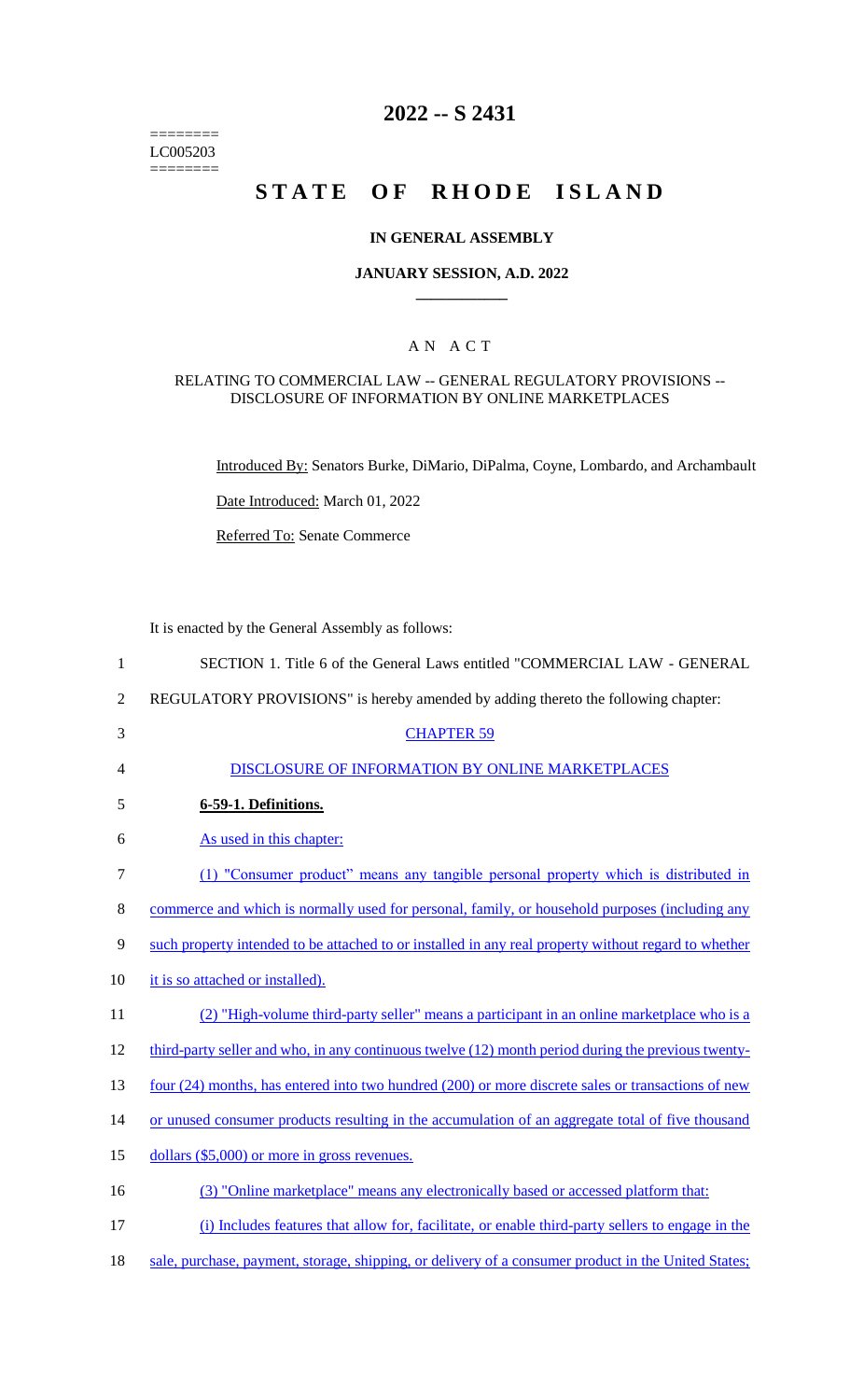and

| $\overline{2}$ | (ii) Hosts one or more third-party sellers.                                                          |
|----------------|------------------------------------------------------------------------------------------------------|
| 3              | (4) "Seller" means a person who sells, offers to sell, or contracts to sell a consumer product       |
| $\overline{4}$ | through an online marketplace.                                                                       |
| 5              | (5) "Third-party seller" means any seller, independent of an operator, facilitator, or owner         |
| 6              | of an online marketplace, who sells, offers to sell, or contracts to sell a consumer product in the  |
| $\tau$         | United States through an online marketplace. The term "third-party seller" does not include a seller |
| $8\,$          | who:                                                                                                 |
| 9              | (i) Is a business entity that has made available to the general public the entity's name,            |
| 10             | business address, and working contact information; or                                                |
| 11             | (ii) Has an ongoing contractual relationship with the owner of the online marketplace to             |
| 12             | provide for the manufacture, distribution, wholesaling, or fulfillment of shipments of consumer      |
| 13             | products; and                                                                                        |
| 14             | (iii) Has provided to the online marketplace identifying information that has been verified          |
| 15             | pursuant to this chapter.                                                                            |
| 16             | <u>(6) "Verify" means to confirm information provided to an online marketplace pursuant to</u>       |
| 17             | this section by the use of a third-party or proprietary identity verification system that has the    |
| 18             | capability to confirm a seller's name, email address, physical address, and phone number; or a       |
| 19             | combination of two (2) factor authentication, public records search, and the presentation of a       |
| 20             | government-issued identification.                                                                    |
| 21             | 6-59-2. Verification required.                                                                       |
| 22             | (a) Online marketplaces shall require that any high-volume third-party seller on the online          |
| 23             | marketplace provide the online marketplace with the following information within twenty-four (24)    |
| 24             | hours of becoming a high-volume third-party seller:                                                  |
| 25             | (1) Bank account information, the accuracy of which has been confirmed directly by the               |
| 26             | <u>online</u> marketplace or by a payment processor or other third-party contracted by the online    |
| 27             | marketplace, or, if the high-volume third-party seller does not have a bank account, the name of     |
| 28             | the payee for payments issued by the online marketplace to the high-volume third-party seller. Such  |
| 29             | bank account or payee information may be provided by the seller either:                              |
| 30             | (i) To the online marketplace; or                                                                    |
| 31             | (ii) To a payment processor or other third-party contracted by the online marketplace to             |
| 32             | maintain such information, provided that the online marketplace may obtain such information on       |
| 33             | demand from such payment processor or other third-party.                                             |
| 34             | (2) Contact information, including:                                                                  |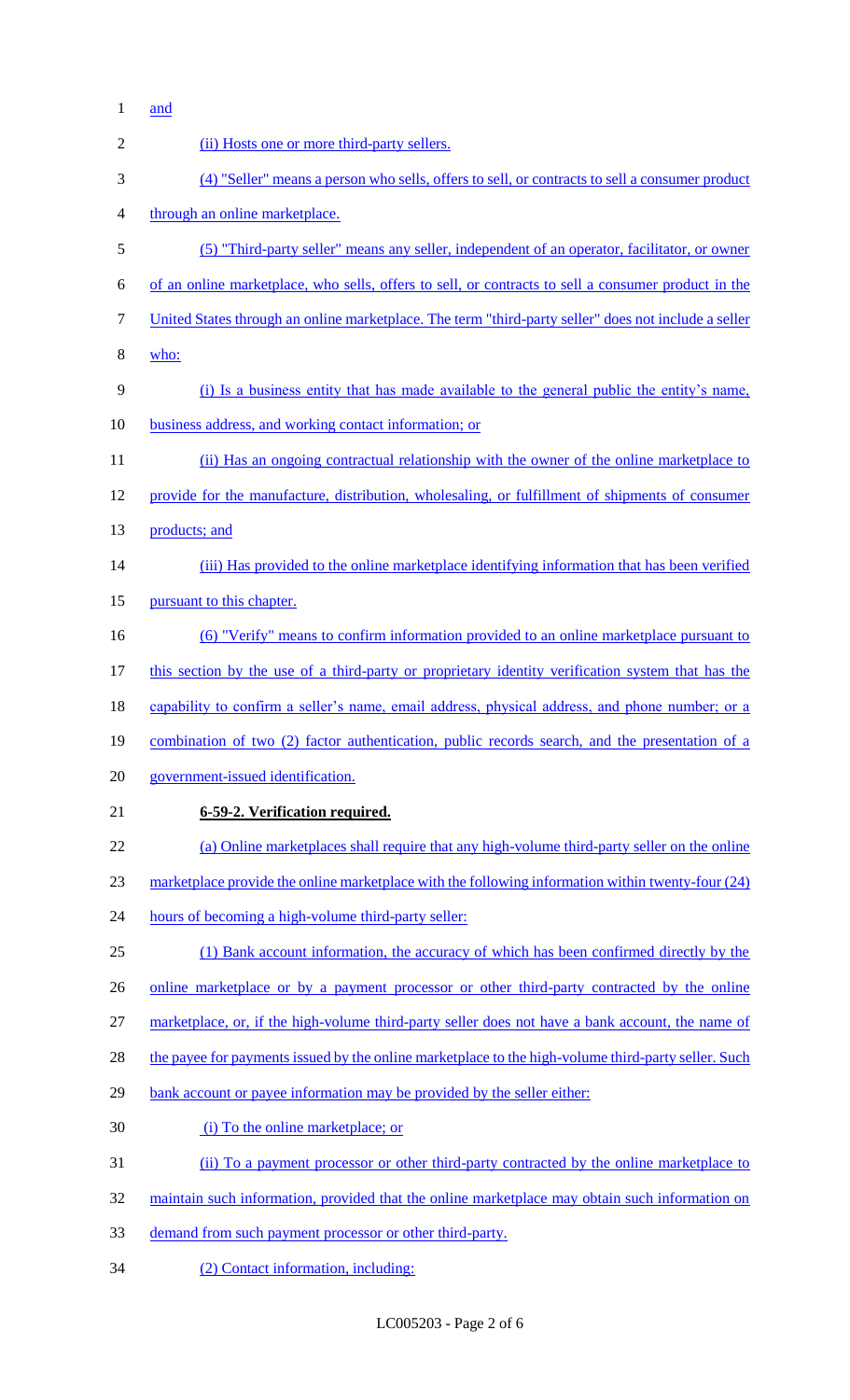- 1 (i) If the high-volume third-party seller is an individual, a copy of a government issued 2 photo identification for the individual that includes the individual's name and physical address; or 3 (ii) If the high-volume third-party seller is not an individual, either: 4 (A) A copy of a government-issued photo identification for an individual acting on behalf 5 of the high-volume third-party seller that includes the individual's name and physical address; or 6 (B) A copy of a government-issued record or tax document that includes the business name 7 and physical address of the high-volume third-party seller; and 8 (iii) A working email address and working phone number for the high-volume third-party 9 seller. 10 (3) A business tax identification number or, if the high-volume third-party seller does not 11 have a business tax identification number, a taxpayer identification number. 12 (4) Whether the high-volume third-party seller is exclusively advertising or offering the 13 consumer product or products on the online marketplace, or if the high-volume third-party seller is 14 currently advertising or offering for sale the same consumer product or products on any other 15 Internet websites other than the online marketplace. 16 (b) Ongoing verification required. The online marketplace shall verify the information 17 provided in subsection (a) of this section within three (3) days, and shall verify within three (3) 18 days any changes to such information that is provided to the marketplace by a high-volume third-19 party seller. If a high-volume third-party seller provides a copy of a valid government-issued tax 20 document, information contained within such tax document shall be presumed to be verified as of 21 the date of issuance of such record or document. The online marketplace shall, on at least an annual 22 basis, notify each high-volume third-party seller on the online marketplace that the seller must 23 inform the online marketplace of any changes to the information provided by the seller pursuant to 24 subsection (a) of this section within three (3) days of receiving the notification and shall instruct 25 each high-volume third-party seller, as part of the notification, to electronically certify either that 26 the seller's information is unchanged or that the seller is providing changes to the information. If 27 the online marketplace becomes aware that a high-volume third-party seller has neither certified 28 that the seller's information is unchanged nor has not provided such changed information within 29 three (3) days of receiving such notification, the online marketplace shall suspend the high-volume 30 third-party seller's participation on the marketplace until the seller has either certified that the 31 seller's information is unchanged or has provided such changed information and the information 32 has been verified. 33 **6-59-3. Disclosure required.**
- 34 (a) Any online marketplace shall require a high-volume third-party seller in such online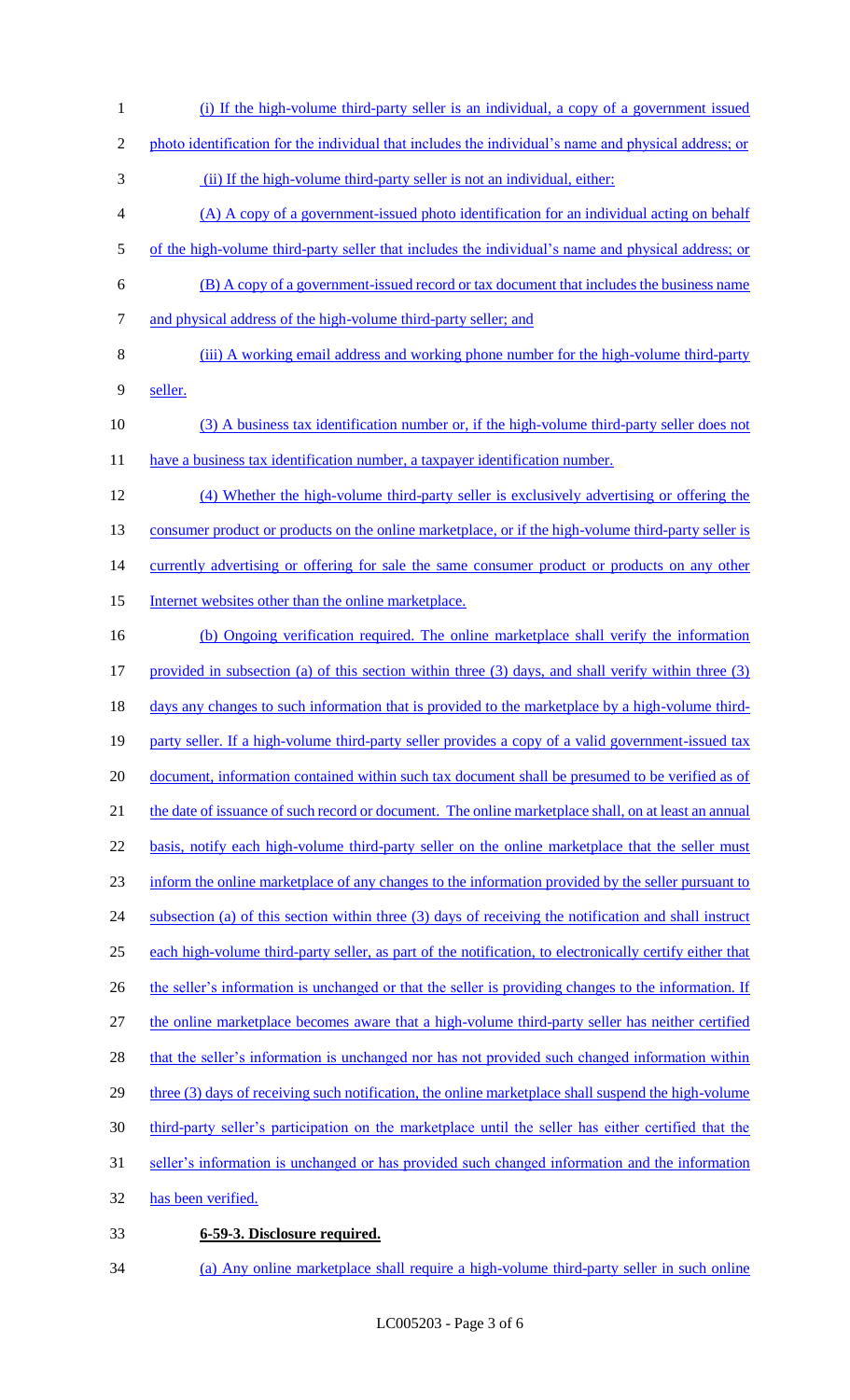1 marketplace to provide, and shall disclose to consumers in a conspicuous manner either on the product listing or, for information other than the seller's full name, through a conspicuously placed link on the product listing, the following information: (1) The identity of the high-volume third-party seller which shall include the full name of 5 the seller, the full physical address of the seller, whether the seller also engages in the manufacturing, importing, or reselling of consumer products; and the contact information for the seller, including a working phone number and working email address. Such working email address may be provided to the high-volume third-party seller by the online marketplace; (2) Any other information determined to be necessary to address circumvention or evasion of the requirements of this subsection, provided that the additional information is limited to what 11 is necessary to address such circumvention or evasion. **6-59-4. Exceptions.**  13 Upon the request of a high-volume third-party seller, an online marketplace may provide 14 for partial disclosure of the identity information required under this chapter in the following situations: (1) If the high-volume third-party seller demonstrates to the online marketplace that the 17 seller does not have a business address and only has a residential street address, the online marketplace may direct the high-volume third-party seller to disclose only the country and, if 19 applicable, the state in which the high-volume third-party seller resides on the product listing, and may inform consumers that there is no business address available for the seller and that consumer 21 inquiries should be submitted to the seller by phone or email; (2) If the high-volume third-party seller demonstrates to the online marketplace that the seller is a business that has a physical address for product returns, the online marketplace may direct 24 the high-volume third-party seller to disclose the seller's physical address for product returns; (3) If a high-volume third-party seller demonstrates to the online marketplace that the seller 26 does not have a phone number other than a personal phone number, the online marketplace shall inform consumers that there is no phone number available for the seller and that consumer inquiries 28 should be submitted to the seller's email address. **6-59-5. Limitations to Exceptions.**  If an online marketplace becomes aware that a high-volume third-party seller has made a false representation to the online marketplace in order to justify the provision of a partial disclosure under this chapter or that a high-volume third-party seller who has requested and received a provision for a partial disclosure this chapter has not provided responsive answers within a 34 reasonable timeframe to consumer inquiries submitted to the seller by phone or email address, the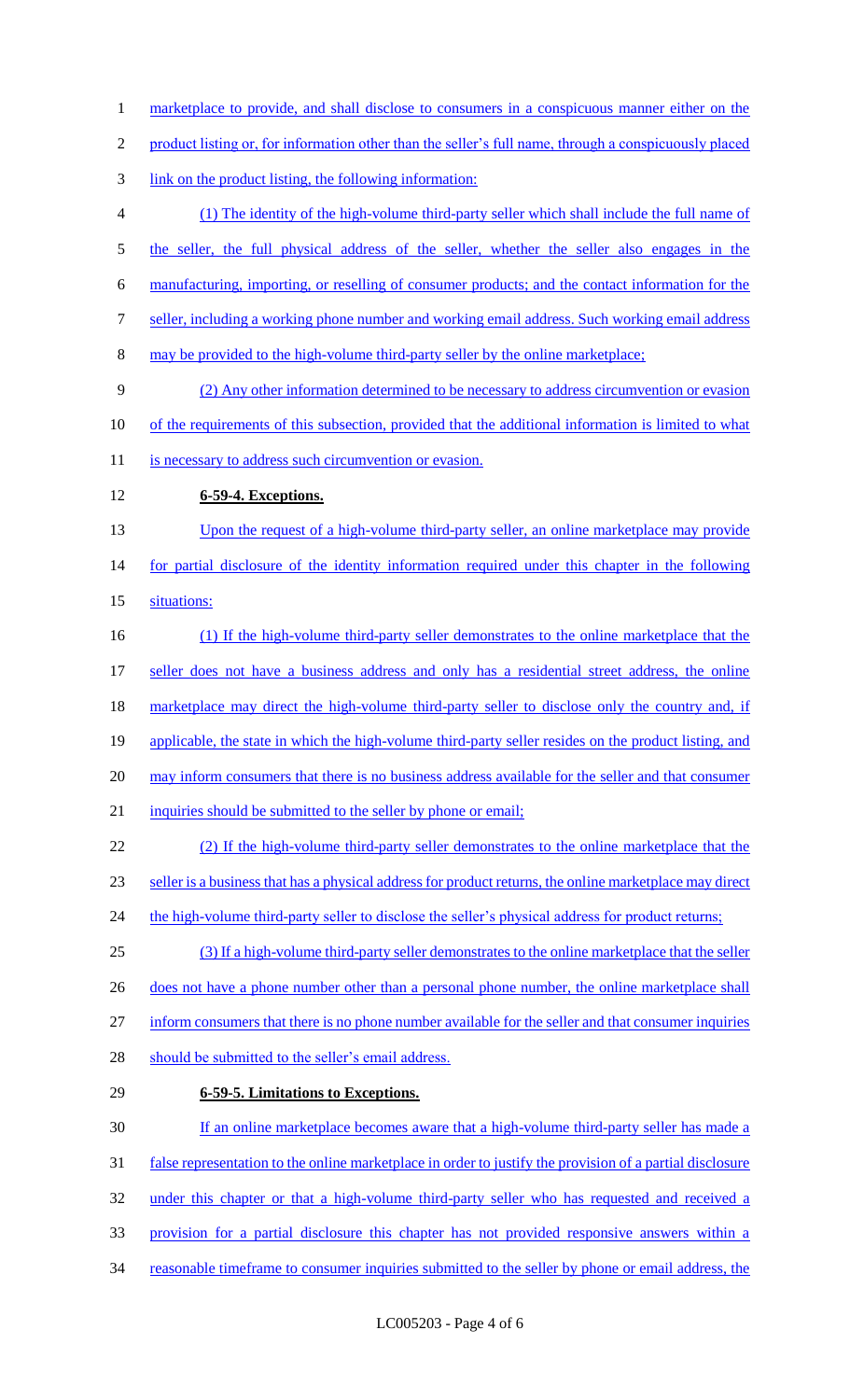| $\mathbf{1}$ | online marketplace shall withdraw its provision for partial disclosure and require the full disclosure |
|--------------|--------------------------------------------------------------------------------------------------------|
| 2            | of the high-volume third-party seller's identity information required under this chapter upon          |
| 3            | receiving three (3) business days' notice to the high-volume third-party seller.                       |
| 4            | 6-59-6. Reporting mechanism.                                                                           |
| 5            | An online marketplace shall disclose to consumers, in a conspicuous manner on the product              |
| 6            | listing of any high-volume third-party seller, a reporting mechanism that allows for electronic and    |
| 7            | telephonic reporting of suspicious marketplace activity to the online marketplace and a message        |
| 8            | encouraging individuals seeking goods for purchase to report suspicious activity to the online         |
| 9            | marketplace.                                                                                           |
| 10           | 6-59-7. Fulfillment or shipment by different party than seller.                                        |
| 11           | In addition to any other requirements provided for herein, an online marketplace that                  |
| 12           | warehouses, distributes, or otherwise fulfills a consumer product order shall disclose to the          |
| 13           | consumer the identification of any high-volume third-party seller supplying the consumer product       |
| 14           | if different than the seller listed on the product listing page.                                       |
| 15           | 6-59-8. Enforcement. Unfair and deceptive acts or practices.                                           |
| 16           | Any violation of this chapter shall be treated as a violation of chapters 13 and 13.1 of title         |
| 17           | <u>6.</u>                                                                                              |
| 18           | 6-59-9. Powers of the attorney general.                                                                |
| 19           | The attorney general shall enforce the provisions of this chapter.                                     |
| 20           | 6-59-10. Regulations.                                                                                  |
| 21           | The office of the attorney general, consumer protection division shall promulgate such                 |
| 22           | rules and regulations with respect to collecting and verifying information under this chapter,         |
| 23           | provided that such regulations are limited to what is necessary to collect and verify such             |
| 24           | information.                                                                                           |
| 25           | 6-59-11. Preemption.                                                                                   |
| 26           | No political subdivision may establish, mandate, or otherwise require online marketplaces              |
| 27           | to verify information from high-volume third-party sellers on a one-time or ongoing basis or           |
| 28           | disclose information to consumers.                                                                     |
| 29           | SECTION 2. This act shall take effect on January 1, 2023.                                              |

 $=$ LC005203 ========